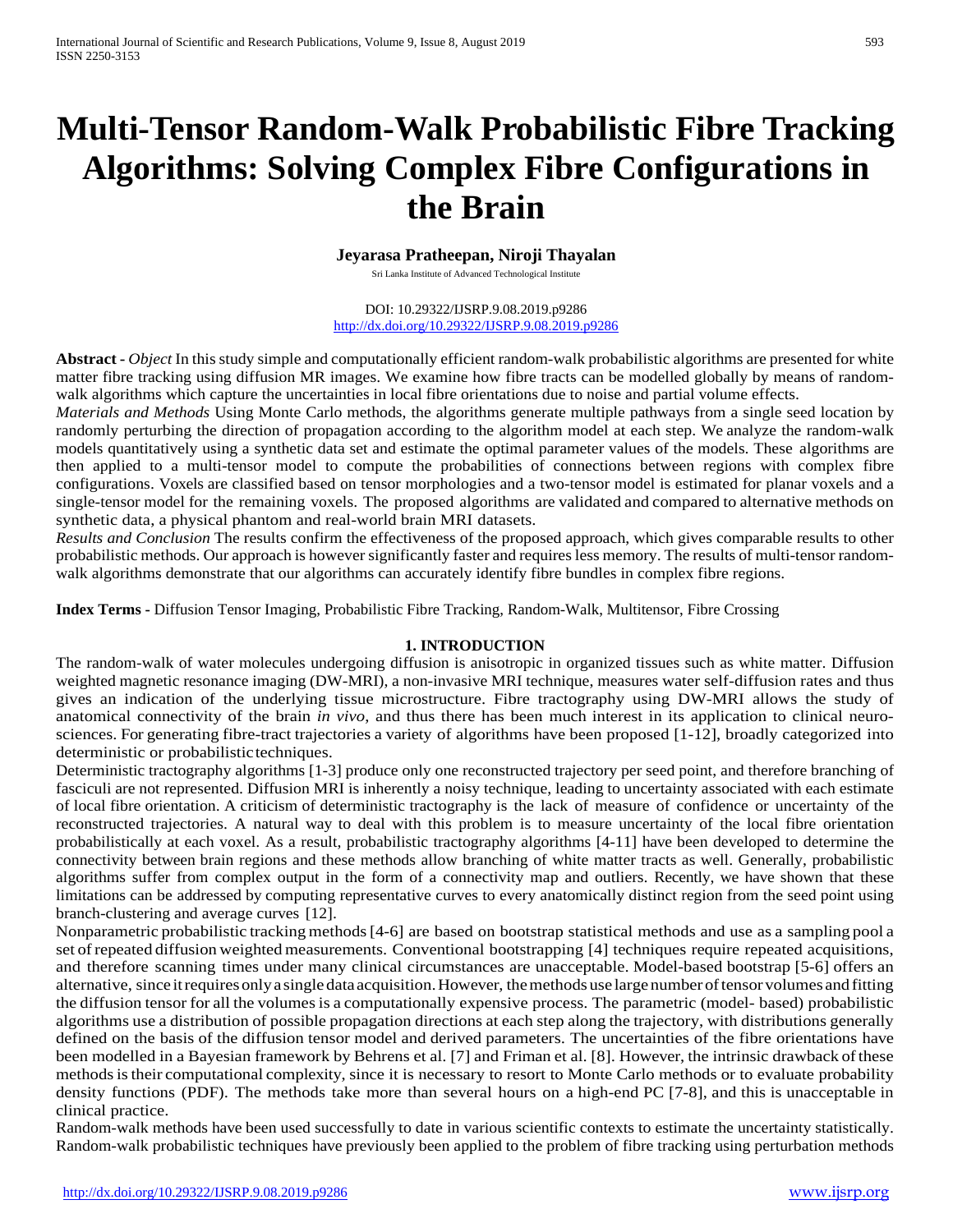by Lazar and Alexander [9] and Prigarin et al. [10]. However, these previous attempts did not utilize the full power of the technique to assess the uncertainty in tractography. Hagmann et al. [11] developed a random-walk model where the fibre distributions are obtained by deflecting a set of directions uniformly distributed onto a sphere using the tensor operator. In this paper three randomwalk probabilistic algorithms are developed and implemented to investigate white matter connectivity. The basic concept of these algorithms was originally proposed in a short report by Prigarin et al. [10]. However, the authors did not apply the method to any DW-MR images and they did not exploit the strength of the proposed random-walk models. Here, we combine these random-walk algorithms with tractography and demonstrate for the first time that the methods are qualitatively comparable to other probabilistic methods and computationally faster than them. A thorough quantitative analysis is performed on synthetic data to determine the optimal model parameters.

Conventional DTI tracking approaches have difficulties in brain regions where fibre bundles cross, which may result in a diskshaped form of the tensor [13]. In such cases, a single diffusion tensor model is no longer valid. The development of new models based on high angular resolution diffusion imaging (HARDI) seeks to provide solutions to this problem [14-17]. The multi-tensor model [14] is a simple generalization of DTI, which replaces the Gaussian model with a mixture of Gaussian densities. Other HARDI approaches have considerable limitations compared to the multi-tensor model [14], such as very long acquisition requirements (e.g. Q-ball imaging [15] and DSI [16]), reliance on the Fourier transform (e.g. DSI [16]) and susceptibility to noise (e.g. spherical deconvolution [17]). The estimation of these models and the tracking processes using them are demanding in terms of memory requirement and processing time (e.g. PASMRI [18]), and are sometimes impractical. Probabilistic tracking methods can be extended to describe higher order diffusion imaging data, for example, Behrens et al. [19] used a mixture of Gaussian models to extend Bayesian DT-based tracking [7], and a model-based bootstrap technique has been used to estimate the uncertainty associated with the Q-ball model by Berman et al. [20].

Building on our preliminary studies [21], two-tensor random-walk probabilistic algorithms are employed that resolve the uncertainty and fibre crossing problems of the common single-tensor fibre tractography methods. The multi-tensor model [14] is only implemented on planar voxels to increase the validity of the algorithms and to decrease the total tensor estimation time. The results from the two-tensor random-walk tractography method are compared to those of commonly used single-tensor and twotensor deterministic tracking methods on synthetic data with different levels of noise to evaluate the consistency of the tracking methods in a noisy environment and with complex fibre configurations. The performance of the proposed algorithms are measured and compared with existing deterministic and probabilistic algorithms using a physical phantom and healthy human brain data.

**Table 1** Three Random-Walk Algorithms. **Algorithm-E Algorithm-T Algorithm-TL**  $v_0 = e(D(x_0))$   $v_0 = e(D(x_0))$   $v_0 = e(D(x_0))$  $x_n = x_{n-1} + v_{n-1}\Delta t + \sqrt{\Delta t}\sigma \epsilon_n$   $x_n = x_{n-1} + v_{n-1}\Delta t + \sqrt{\Delta t}\sigma \epsilon_n$   $x_n = x_{n-1} + v_{n-1}\Delta t + \sqrt{\Delta t}\sigma \epsilon_n$ 

## **2. THEORY**

 $+ c_1D(x_n)v_{n-1}$ 

 $v_n = e(D(x_n)), (v_{n-1}, v_n) > 0$   $v_n = D(x_n)V_n - 1$   $v_n = c_0e(D(x_n)) + (1 - c_0)((1 - c_1)v_{n-1})$ 

**Random-Walk Algorithms:** A fibre path can be described as a sequence of three dimensional vectors  $x_n \in V$ , where *n* is the discrete step ( $0 \le n \le N$ ) and *V* is a bounded set in the 3D Euclidean space,  $V \subset R^3$ . Fibre tracking algorithms determine how to obtain the sequence of points  $x_n$  *for* a starting point  $x_0$ . Let  $D(x)$ ,  $x \in V$ , be a given tensor field in V and the principal eigenvector of tensor  $D(x)$  be denoted by  $e(D(x))$ .

Deterministic approaches with streamline Euler integration (STE) [1], obtain  $x_n$  values following the principal eigenvector. Thus, if the direction of the starting point is  $v_0 = e(D(x_0))$  then

 $x_n = x_{n-1} + v_{n-1} \Delta t,$  (1) where  $v_n = e(D(x_n))$  and  $\Delta t$  is the step size.

An alternative approach, tensor deflection (TEND) [2], for determining tract direction is to use the entire diffusion tensor to deflect the incoming vector (*vn−*1) direction.

$$
v_n = D(x_n)v_{n-1} \ (2)
$$

The tensor line algorithm (TL), described by Weinstein et al. [3], dynamically modulates the STE and TEND contributions to steer the tract.

 $v_n = c_0e(D(x_n))+(1-c_0)((1-c_1)v_{n-1}+c_1D(x_n)v_{n-1})$ (3)

where  $c_0$  and  $c_1$  are user-defined weighting factors that vary between 0 and 1. Note that for  $c_0 = 1$ , the tensor- line algorithm is equivalent to STE.

Developing on the random-walk models of Prigarin et al. [10] three probabilistic algorithms are presented in this paper, by adding random perturbation to three deterministic differential equations (Table 1). Fibre distributions are obtained by perturbing the major eigenvector ofthe tensor(Algorithm-E), by deflecting a set of perturbed propagation directions similar to the TEND algorithm (Algorithm-T) or by a combination of STE and TEND (Algorithm-TL). In these algorithms,  $s_n$ represents independent standard normal random vectors and *∆t, σ* are parameters of the algorithm. A perturbed direction of  $e(D(x))$  is obtained by randomly generating normally distributed offsets with mean zero and standard deviation 1.  $(v_{n-1}, v_n) > 0$  is an additional constraint to avoid backward jumps.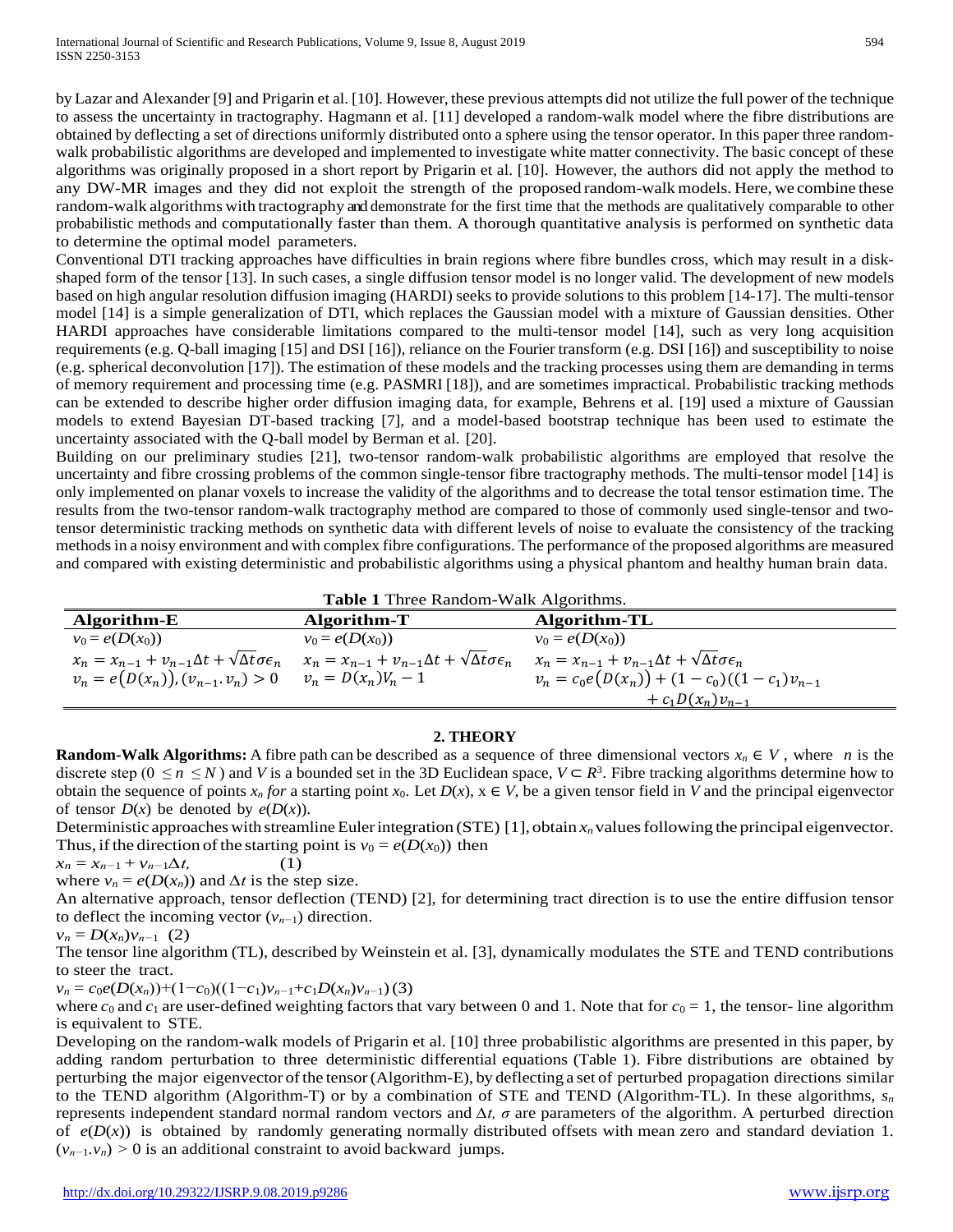The step parameter *∆t* is assumed to be less than 1 and *σ* defines the intensity of artificial noise added to generate probabilistic tracks. The factor  $\sigma$  controls the degree of variability in tracking. If  $\sigma = 0$ , then the algorithms become deterministic and the tracks are defined in a unique non-random way.

The weighting factors  $c_0$  and  $c_1$  are user defined  $(c_0+c_1=1)$  parameters in Algorithm-TL. The algorithm has three directional terms: (i) an STE term weighted by  $c_0$  (ii) a TEND term weighted by  $(1-c_0)c_1$  (iii) an undeviated term weighted by  $(1-c_0)(1-c_1)$ . Estimated trajectories with different properties can be achieved by changing  $c_0$  and  $c_1$ .

Since the random-walk algorithms build on the basic deterministic methods (STE, TEND and Tensorline) the results of random-walkalgorithmscanbe influenced by these basic algorithms. For example, in Algorithm-T the incoming vector (*vn−*1) is multiplied by the diffusion tensor, therefore the tensor deflects the perturbed propagation direction towards the major eigenvector direction while limiting the curvature of the deflection, resulting in smoother tract reconstruction [2].

**Fibre Tractography:**The probabilistic algorithms described above simulate a macroscopic random walk of a particle through the set of voxels. This random walk is defined by one-to-one jumps where the steps of the jump and its direction are determined by the parameters of the algorithm. In order to map the connectivity of the brain with a single-tensor DTI model, random curves are initiated from seed points and the tracking algorithm then repeats many times from the seed points with the propagation direction randomly varied according to the algorithm.

Probabilistic techniques typically maintain the curvature criterion for the individual streamlines, but relax the anisotropy threshold for stopping trajectories, in order to potentially capture tract information in regions of fibre crossing. The curve elongation therefore stops when the border of the mask is reached or an angle between two consecutive fibre directions greater than a user defined curvature threshold is detected. The connection probability from a seed point to a random voxel within the dataset is defined as the frequency with which streamlines pass through the voxel, normalized for the total number of repetitions. Finally a global connectivity map is estimated, using the connection probabilities between all voxels in the image and the seed point.

### **3. MATERIALS AND METHODS**

### **3.1 Data Acquisition**

**Synthetic Data Sets:** We used the PISTE data sets [22] (http://cubric.psych.cf.ac.uk/commondti) that were created for the evaluation of tracking algorithms in regions with critical fibre constellations. The tracts were generated by simulating a DTI measurement with 30 diffusion weighted and 4 un-weighted images. The TE in the simulated measurements was 90 ms. A diffusion weighting b factor of 1000 s/mm<sup>2</sup> was chosen. The datasets are  $150 \times 150 \times 16$  voxels in size with isotropic voxel side length of 1 mm.

**Physical Phantom:** We used a common realistic physical phantom dataset [23] with known ground truth [\(http://www.lnao.fr/spip.php?article157\).](http://www.lnao.fr/spip.php?article157)) The images were used as the basis of the 2009 MICCAI Fiber Cup competition. DW-MRI data were acquired on a

 $64 \times 3$ , gepetition time TR=5 s and echo time TE=94 ms providing isotropic resolution. 3T MRI system with  $3\times3\times3$  mm<sup>3</sup> voxel resolution, b value=1500 s/mm<sup>2</sup> and 65 directions (1 un-weighted and 64 diffusion directions). A single-shot diffusion-weighted twice refocused spin echo EPI pulse sequence was used for data acquisition, while compensating for eddy currents to the first order. The acquisition parameters were field of view FOV=19.2 cm, image size  $64 \times$ 

*In Vivo* Data: DW-MR images were acquired from three healthy human subjects on a whole-body 1.5 Tesla scanner using a spinecho EPI pulse sequence with a b-value of  $700 \text{ s/mm}^2$  (TE=81 ms, TR=14 s) using 41 diffusion encoding gradients evenly distributed in space and 5 images without any diffusion weightings. Sixty slices were acquired with 2 mm thickness (no gap), which covered the whole brain with  $1.875 \times 1.875 \times 2$  mm spatial resolution. DW Images were corrected for eddy current distortion and motion using FSL [24]. The brain was extracted using BET [24]. The DW scan for each subject was registered to the non-DW image of each average, and the non-DW images from each average were registered to the first non-DW image obtained from each subject [25].

## **3.2 Model Parameter Optimization**

Generally, fibre tracking results depend on the use of good-quality diffusion weighted images, together with a suitable algorithm to generate the tracks. However, acquisition of a set of images with sufficiently high quality is time-consuming, and in practice quality is usually compromised to allow shorter scan times. Fibre tractography algorithms may be affected by noise, partial volume effects etc., to varying degrees. The choice of parameters for random-walk algorithms influences the resulting fibre trajectories. The key parameters in random-walk algorithms are the noise ratio *σ* and step size *∆t*. It is therefore essential to optimize the parameter values, and determine under which conditions the algorithms can be used.

Synthetic data was analyzed with a single-tensor to estimate the optimal parameters of the random-walk models. Two tensor field geometries were considered: linear (all tensors oriented in parallel) and branching (comprised of an initial linear tract branching into two tracts). Zero-mean Gaussian noise was added (so that the SNR was equal to the average non-DW image intensity divided by the standard deviation of noise [26]) giving a range of SNRs (5-100) for each geometry.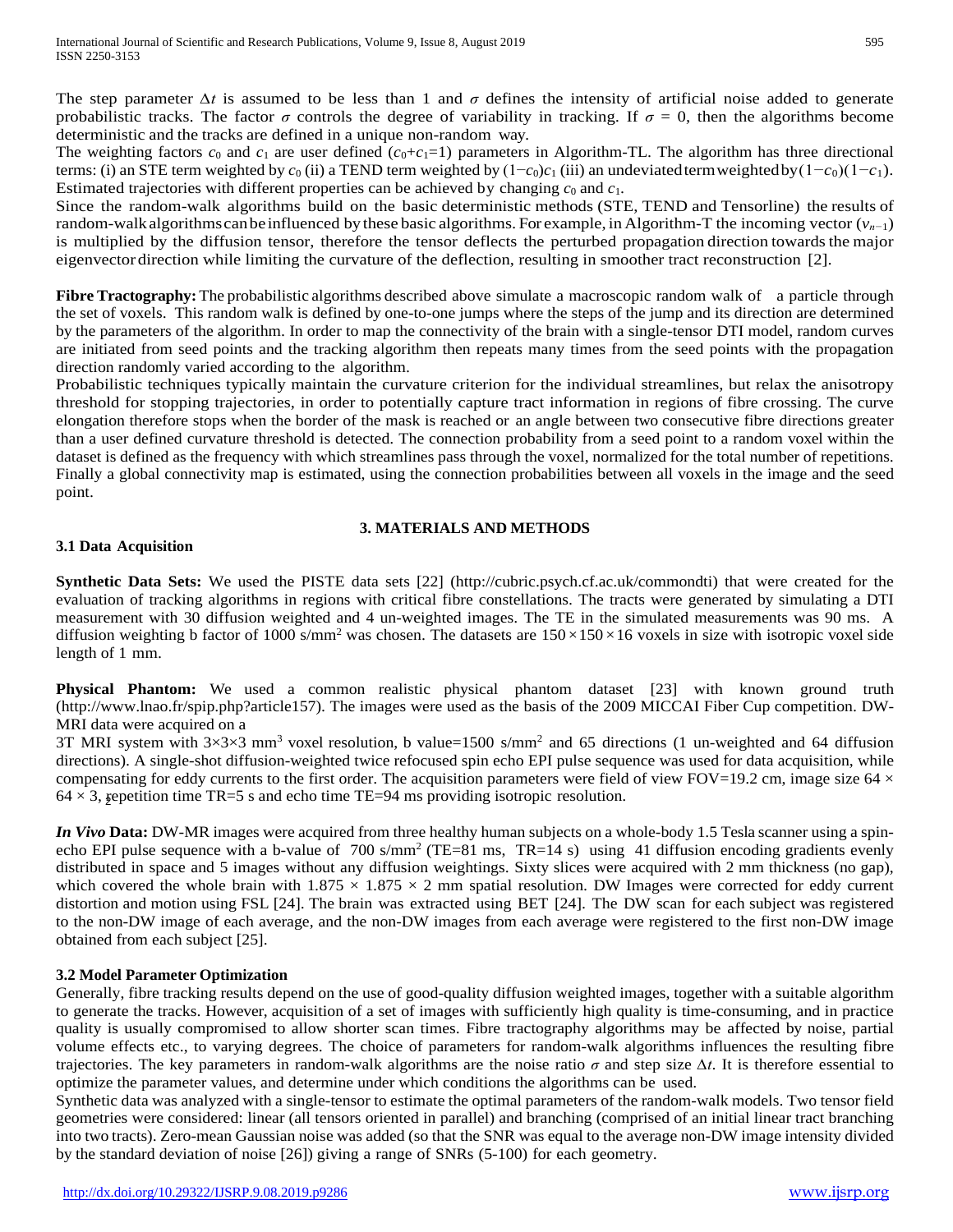Tracking was performed from six different seed points on two different synthetic models to optimize *σ* for different levels of SNR. Other parameters such as step size remained constant. For each experiment (geometry, SNR, 3 random-walk algorithms, 6 different seed points), tract estimates were generated for 1000 instances of the noisy diffusion tensor field. The error in tract estimation was analyzed using average minimum distance [12] from the mean curve [12] of generated curves and the ground truth (noise-free data). Average error was reported for each SNR and the three random-walk algorithms.

A similar experiment was used to optimize the number of step sizes (0.05 - 0.5 mm). The performance was evaluated on data with SNR=30 and SNR=15, using the optimized value of  $\sigma$  for each geometry for the three random-walk algorithms from 6 different seed points. The average error was calculated for the three random-walk algorithms.

#### **3.3 Two-Tensor Random-Walk Tractography**

**Two-TensorEstimation:**The performance ofthe random-walk algorithms was further considered when two tensors are allowed to cross within a single voxel. The signal attenuation equation for a generalized two-tensor model can be described by a weighted sum of two Gaussian functions [14]:

 $S_i = S_0 f e^{-b g_i^T D_1 g_i} + S_0 (1 - f) e^{-b g_i^T D_2 g_i}$  i = 1, 2, ..., N (4)

 $S_i = S_0 f e^{-b g_i^T D_1 g_i} + S_0 (1 - f) e^{-b g_i^T D_2 g_i}$  i = 1, 2, ..., N (4)<br>where  $S_i$  and  $S_0$  are the signal intensities with and without diffusion weighting, f is a non-negative weight, g is the normalized gradient direction, *b* is the weighting factor, and  $D_1$ ,  $D_2$  are two tensors. Eq. (4) has 13 unknowns, compared to six in the single tensor case. The large number of parameters results in a high level of instability in estimating the tensors. The Levenberg-Marquardt nonlinear optimization algorithm was used to fit a mixture of Gaussian densities to the data. The initial step of our two-tensor estimation starts from using the least-squares single-tensor fit to the data by linear regression. The voxels were classified based on Westin measures [27] which determine the degree to which a tensor has linear (*cl*), planar (*cp*) or spherical (*cs*) shape. Two-tensor estimation was applied to planar voxels and single-tensor estimation to the other voxels, because only planar voxels are amenable to two tensor fitting.

**Fibre Tractography:** The two-tensor random-walk tracking method starts from a given seed point voxel. Every voxel in the data contains either 1 (single tensor) or 2 principal eigenvectors (two tensors) as appropriate for the tensor morphology of the particular voxel. If the seed voxel has two tensors then two separate trajectories are generated using two fibre orientations. A random-walk algorithm is then used to propagate the trajectories to the next position. If the next position contains two tensors, the corresponding two principle eigenvectors are compared to determine which of the trajectories (if any) should be followed. The diffusion tensor which has the most similar principal eigenvector to the principal eigenvector calculated from the previous position is chosen. The tracts are allowed to proceed along both positive and negative directions to obtain the full fibres. This process continues until the stopping criterion is met. The tractography algorithm describing these steps is given by Algorithm 1. This algorithm repeats for many random-walks (typically between 100 and 10000) and a region of interest, which contains a number of seed voxels.

**Algorithm1:** The two-tensor random-walk tractography algorithm.

- **1.** Start from a given position *x*0.
- **2.** Compute the diffusion tensors  $D(x0)$  or  $D1(x0)$  and  $D2(x0)$  and corresponding major eigenvectors  $e(D(x0))$  or  $e(D1(x0))$ and  $e(D_2(x_0))$  according to the tensor morphology of the position  $x_0$ .
- **3.** The initial tracking step proceeds along both the positive and negative of these major eigenvectors directions from  $x_0$  to obtain whole fibres (if  $x_0$  is not a fibre endpoint).
- **4.** If  $x_0$  has two fibre directions then

Generate two separate trajectories using. Trajectory 1:  $v_0 = e(D_1(x_0))$ Trajectory 2:  $v_0 = e(D_2(x_0))$ 

Else

Generate one trajectory using  $v_0 = e(D(x_0))$ 

## **Repeat**

- **5.** Obtain an updated position  $x_n$  ( $1 \le n \le N$ ) using a random walk algorithm described in Table1.
- **6.** If the position  $x_n$  contains two fibre directions

Choose principal fibre direction at  $x_n$  as  $e(D_c(x_n)) = e(D_1(x_n))$  or  $e(D_2(x_n))$ , so that the angular difference between the previous and current principal eigenvector  $(v_{n-1}.e(D_i(x_n)))$  is minimal.

Else

Choose principal fibre direction at  $x_n$  as  $e(D(x_n))$ 

**7.** Compute  $v_n$  using a random walk algorithm de- scribed in Table1.

**Until** a stopping criterion is met

**Synthetic Data Set:** The two-tensor random-walk algorithms were validated in the presence of noise using two different simulated fibre geometries: two orthogonally crossing fibres with different values of FA for each fibre and a branching trajectory. The branching tract comprised an initial linear tract which diverged into two smoothly arching tracts. The singletensor, two- tensor STE deterministic method and the two-tensor random-walk algorithm (Algorithm-E) were compared for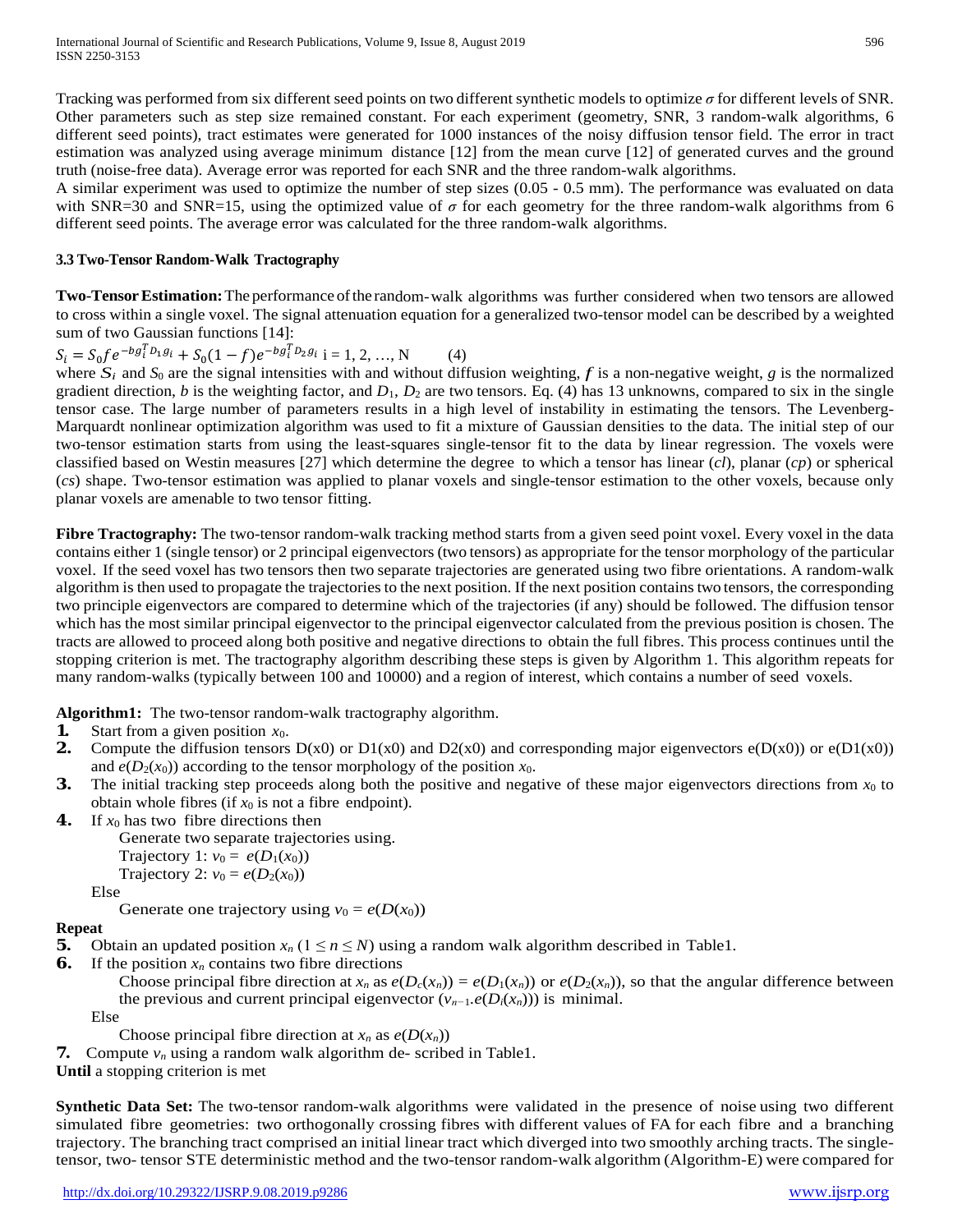a range of SNRs. The appropriate parameter values were used from the optimization process for different SNRs.

**Physical Phantom:** The single-tensor random-walk (STRW) and two-tensor random-walk (TTRW) algorithms were applied to the physical phantom data, which simulates several complex pathway interactions, from 16 pre-defined seed positions with 1000 iterations. The results of our method were compared with that of the



**Fig. 1** (a) Plots of the average error (y-axis) as a function of *σ* (x-axis) for different SNR levels of the two synthetic datasets using Algorithm-E. (b) Optimized values of *σ* for different SNR levels.



**Fig. 2** Tracking results for two noise free orthogonal crossing fibre bundles using (a) STE, (b) two-tensor deterministic, and (c) two-tensor random-walk (Algorithm-E) algorithms. The reconstructed tracts are overlaid on the FA map.





STE [1] deterministic method applied to the same starting points as well as the ground truth.

*In Vivo***Data:** The performances of the STRW and TTRW algorithms in three different human data sets were examined within the centrum semiovale, where callosal tracts and corona radiata cross with longitudinal tracts. The tracking algorithms were seeded from two different seed points, one within the anterior body of the corpus callosum and the other lying in the left genu of the internal capsule. For comparison purposes, a parametric Bayesian method [8] and a non-parametric wild-bootstrapping method [5] were performed using the same seed points and the same stopping criteria.

The parameters used for phantom data and *in vivo* data were asfollows: Algorithm-E (*σ* = 0*.*1*,∆t* = 0*.*1), Algorithm-T (σ  $= 0.1, \Delta t = 0.1$ ) and Algorithm-TL ( $\sigma = 0.1, \Delta t = 0.1, c_0 = 1/3, c_1 = 2/3$ ). The choice of  $\sigma$  and  $\Delta t$  values were based on the optimization process and visual inspection confirms that the values of *c*<sup>0</sup> and *c*<sup>1</sup> values are appropriate choices, especially in the complex regions. A constant curvature threshold  $(50^0)$  was used as stopping criterion for all cases.

#### **4. RESULTS**

## **4.1 Synthetic Data Sets**

**Model Parameter Opti mization:** Fig. 1(a) presents average error values for the 6 different seed points of the two synthetic data sets, as a function of  $\sigma$  (0.02 - 0.3) for different SNR levels (SNR= 5, 15, 30, 50 and 100). Generally the error first decreases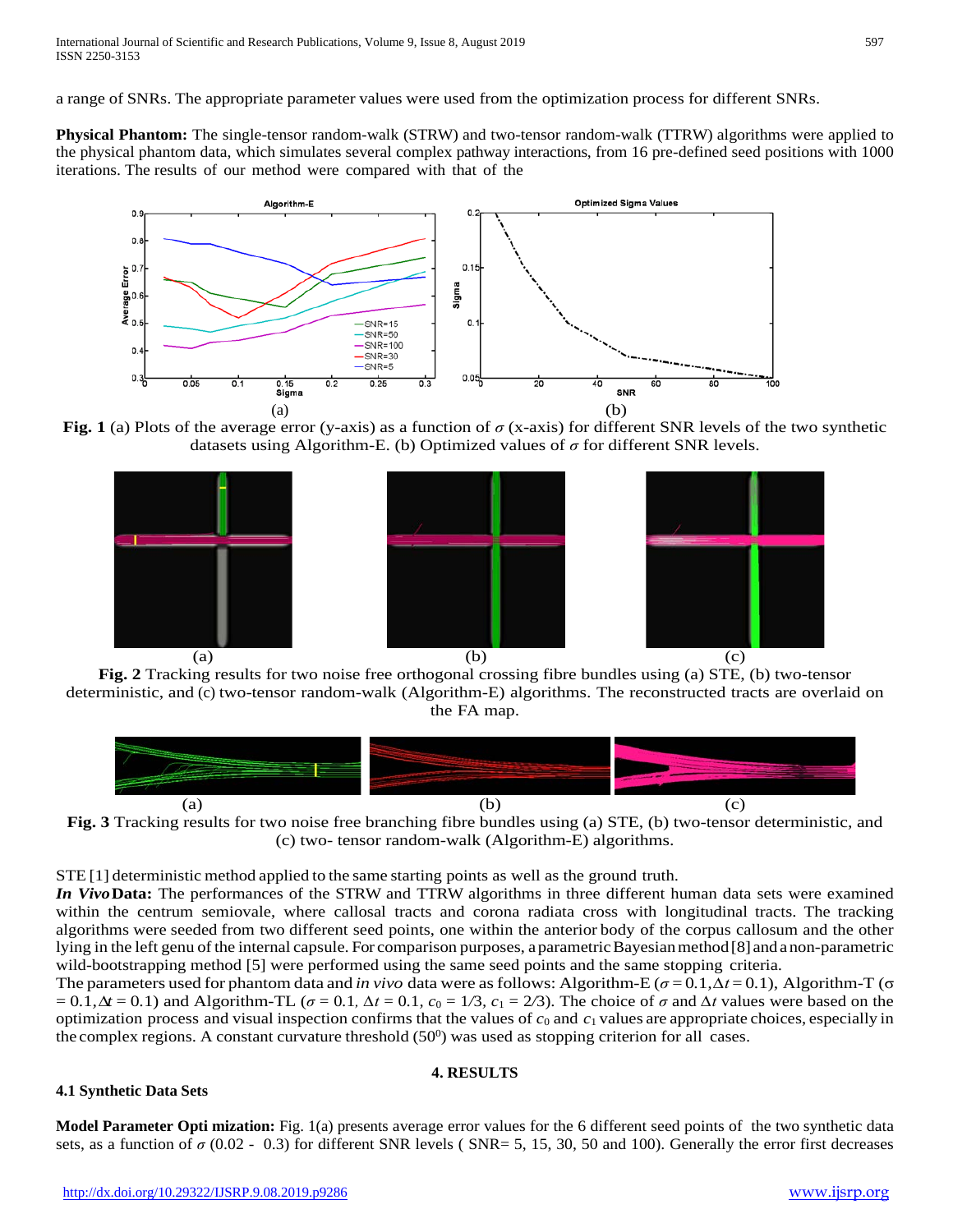







later increases. The values of *σ* corresponding to the minimum average error values are considered as optimal for a particular SNR level (Fig. 1(b)). There was not a large difference between the three algorithms in the optimized  $\sigma$  values. Some interesting simple relationships were observed in the step size optimization experiment. As might be expected, increasing the step size *∆t* (0.05 - 0.5 mm) in- creases the average error. This relationship was found to be approximately linear and independent of SNR, different fibre geometry or random-walk algorithm. This means that, in principle, it is possible to improve the quality of the tracking simply by reducing the step size.

**Orthogonal Crossing Data:** The orthogonal crossing data set contains two fibre bundles crossing at 90 degrees. Each tract has a different FA value. Fig. 2 shows the tracking results for noise free orthogonal crossing data. The ROIs for the evaluation are chosen at the start of the fibre bundles (coloured yellow in Fig. 2(a)).

Reconstructions of the horizontal fibre bundle with higher FA value are plotted in magenta; reconstructions originating in the second ROI on the vertical fibre bundle with lower FA are plotted in green. The tracking along the vertical path with the STE algorithm stops in the region of fibre crossing, asshown in Fig. 2(a). The eigenvector of the tensors in this region is dominated by the horizontal tract with higher FA. This dominance allows the horizontal reconstruction to continue undisturbed. If more than a single orientation per voxel is considered this problem is resolved, and the two crossing tracts are reconstructed correctly (Fig. 2(b) and (c)).

The performance of the TTRW algorithm was then tested for noisy data, as shown in Fig. 4. Tracking along the vertical and horizontal paths with a two-tensor deterministic method stopsin the region of fibre crossing, especially in low SNR regions. The TTRW algorithm reconstructs both tracts completely and consistently.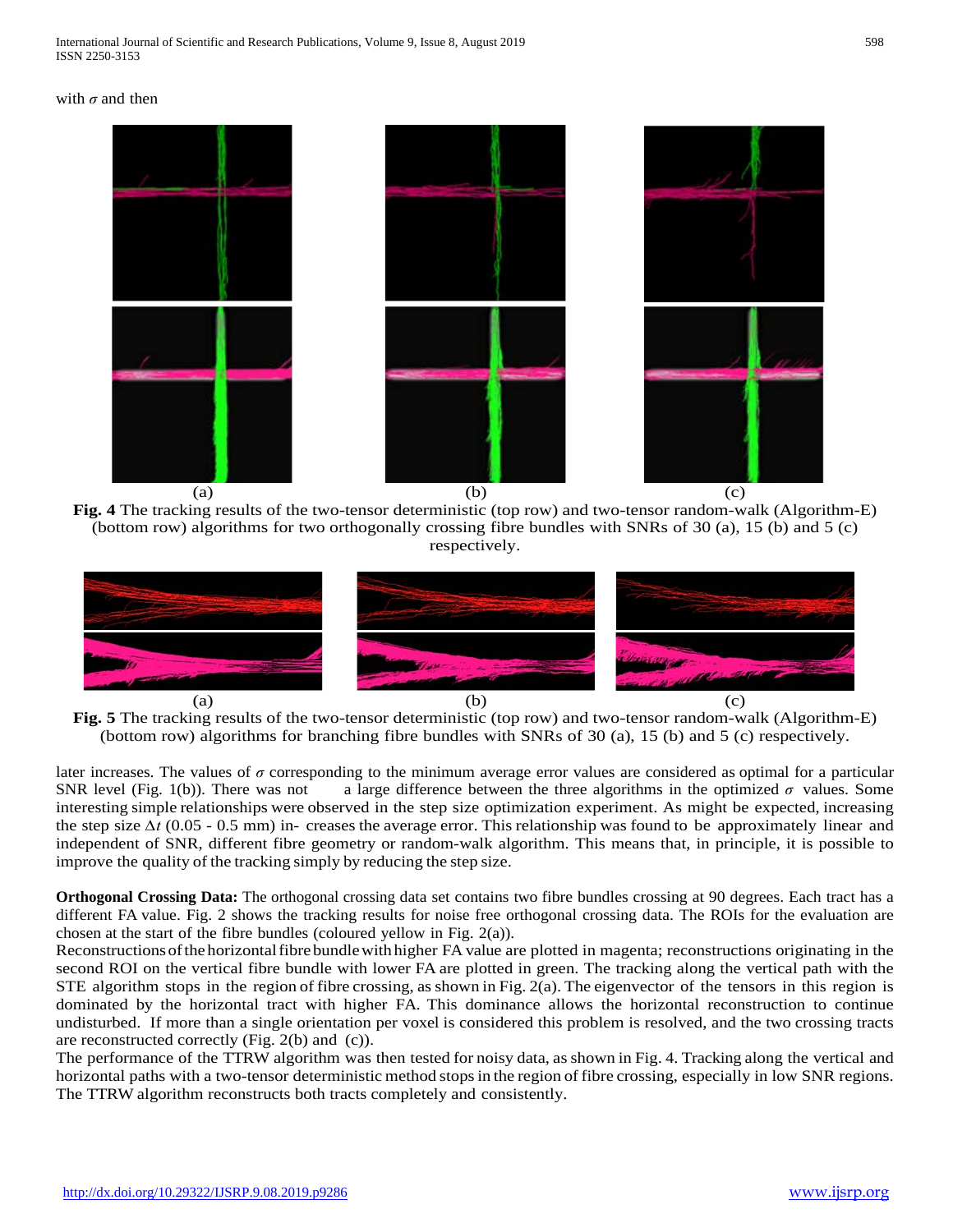

**Fig. 6** Physical phantom (a) Ground truth and 16 seed points (b) STE deterministic tracking results (c) Westin measures (linear(+), planar(\*) or spherical (**o**) shape) with three selected crossing regions and two-tensor estimation (bottom row).

**Branching Data:** The data set consists of two branching arms with each arm having a different FA value. The ROI was placed on the non-branching end of the fibre bundle (coloured yellow in Fig. 3(a)). Fig. 5 shows the reconstructed branching fibre bundle with two-tensor deterministic and two-tensor random-walk (Algorithm-E) algorithms. Many tracts of the deterministic results stop in the branching region and only reconstruct one arm completely, especially in low SNR data. However, the two-tensor random-walk algorithmreconstructs both arms completely in all cases.

These two examples clearly illustrate the advantages of the TTRW tracking methods in the noisy, crossing and branching fibre environments.

## **4.2 Phantom Data**

The random-walk algorithms were evaluated on a physical phantom, which was created with the aim of bench- marking different tractography techniques [23]. Fig. 6(c) shows the Westin tensor morphologies [27] where the diffusion is disc-shaped, indicating the expected crossing fibre trajectories. A two-tensor model was fitted to voxels identified as planar and a single tensor model to the remaining voxels. The random-walk algorithms were applied to 16 pre-defined seed pointsforthe physical phantom (Fig. 6(a)) using the single-tensor and two-tensor models. Fig. 7 showsthe trajectories and the connectivity map from seed points 4, 9 and 14 using the three algorithms with a single-tensormodel. Only some seed pointsresults are shown to provide a clearer view. Algorithm-T identified longer tractsthan Algorithm-E, and generated more smooth and stable tracts in comparison to Algorithm-E. Generally, the most probable paths from the particular seed points of all three algorithms are the same. To compare our method, the STE deterministic method was also applied using the same seed points. The STE trajectories (Fig. 6(b)) show un- usual tract behaviour, including sharp bends and loops.

The results of the STRW tracking are consistent with the ground truth except where some paths meet crossing regions. Fig. 8 shows the results of STRW tractography and TTRW tractography seeded through the area of identified fibre crossing using Algorithm-E. STRW fibre tractography results fail to pass through the crossing fibre area, where they stopped (Example: seed point 15) or leaked into unexpected regions and producing in- correct connections (Example: seed points 6, 5 and 1).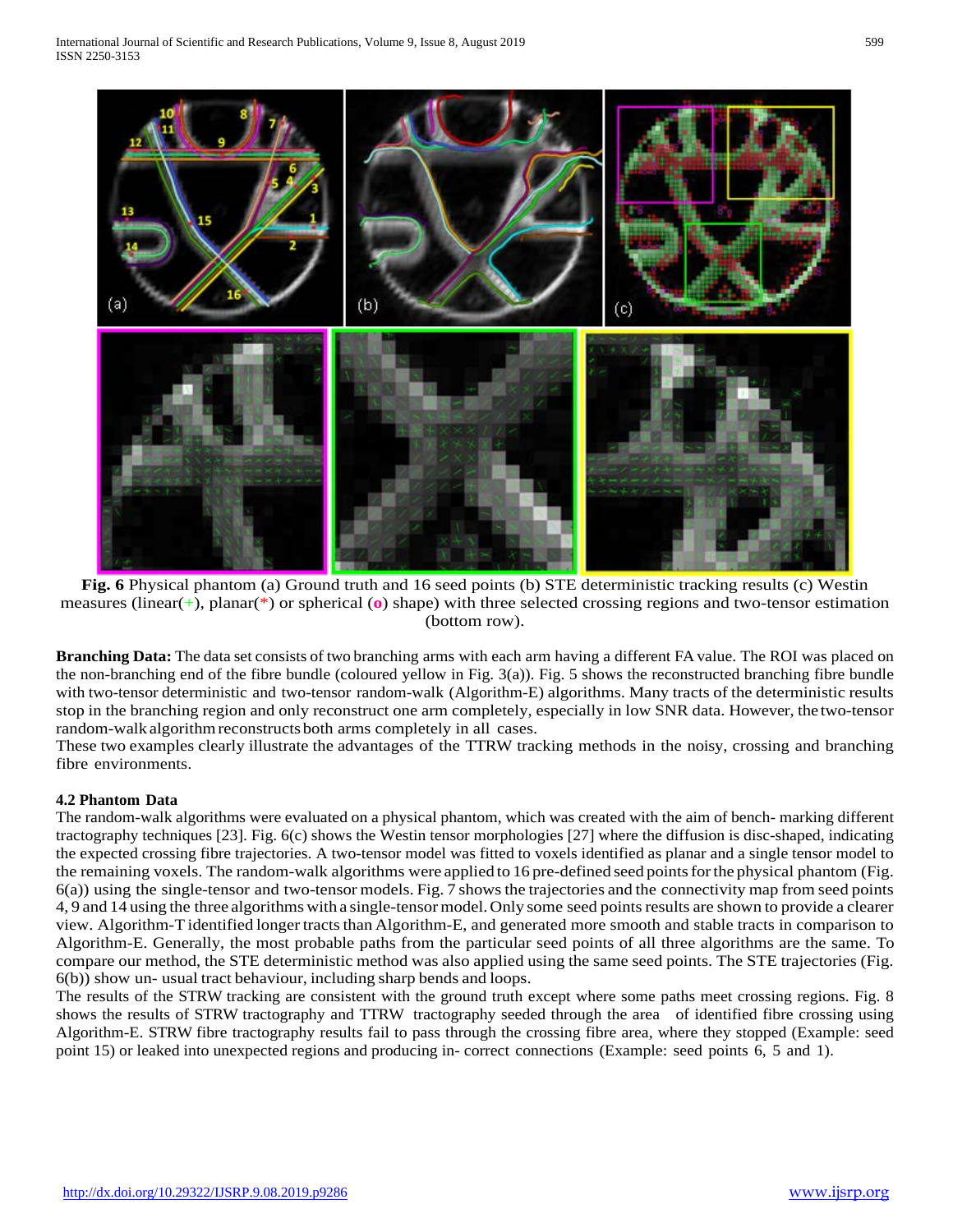**Fig. 7** Results of STRW tracking from seed points 4, 9 and 14 (a), (d) Algorithm-E (b),(e) Algorithm-T and (c),(f) Algorithm- TL



**Fig. 8** Connectivity maps of STRW (top row) and TTRW (bottom row) algorithms using Algorithm-E from seed points (a),(b) 6 (c),(d) 5 (e),(f) 1 and (g),(h)15

The TTRW tracking results from these seed points are consistent with the ground truth.

These results show how our STRW tracking is able to give a clear output of fibre bundles from corresponding seed points in a way that is not possible with deterministic tracking. The proposed TTRW tracking approach performed better than the singletensor approaches in the fibre crossing areas.

## **4.3** *In Vivo* **Data**

The majority of inter-hemispheric pathways are in the corpus callosum (CC), which has the highest anisotropy and moderate curvature. Fig. 9 shows typical results obtained from three healthy human subjects using the STRW tracking algorithms, TTRWtracking algorithms, Bayesian tracking method [8] and wild-bootstrapping method [5] for a seed point situated in the anterior body of the corpus callosum at the midline. The de- sired results observed from performing STRW tracking algorithms of the corpus callosum are its division into anatomic regions according to the fibre projections. The reconstructions obtained with the STRW tracking algorithms, Bayesian tracking method and wild bootstrap- ping are almost similar. However, tractography with these single-tensor methods estimates only medial tracts and were not able to resolve any crossing tracts. TTRW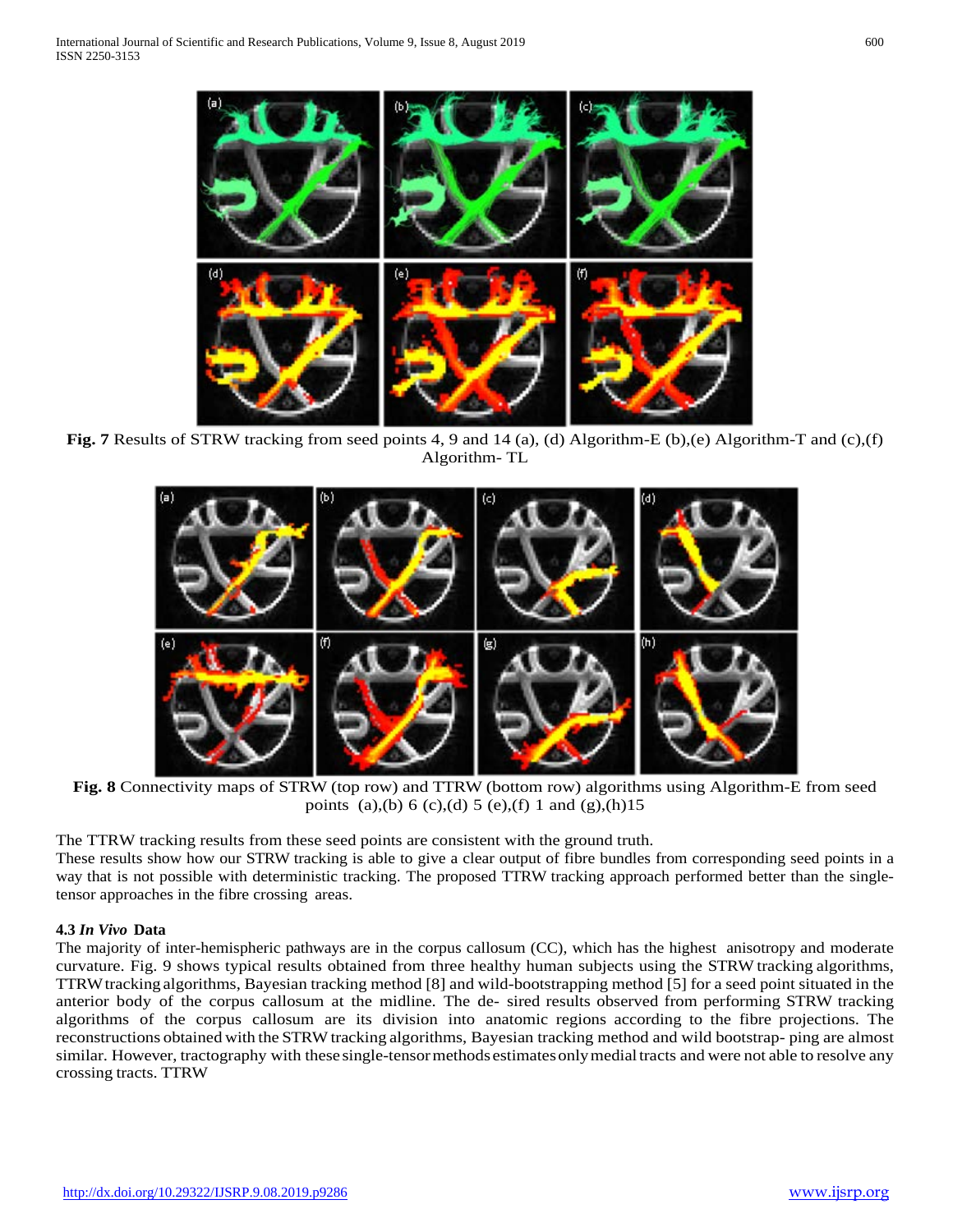

**Fig. 9** Fibre tracking curves obtained using a seed point in the body of the corpus callosum for three different subjects and (a) STRW Algorithm-E (b) STRW Algorithm-T (c) STRW Algorithm-TL (d) Bayesian tracking (e) Wild-bootstrapping tracking (f) TTRW Algorithm-E (g) TTRW Algorithm-T (h) TTRW Algorithm-TL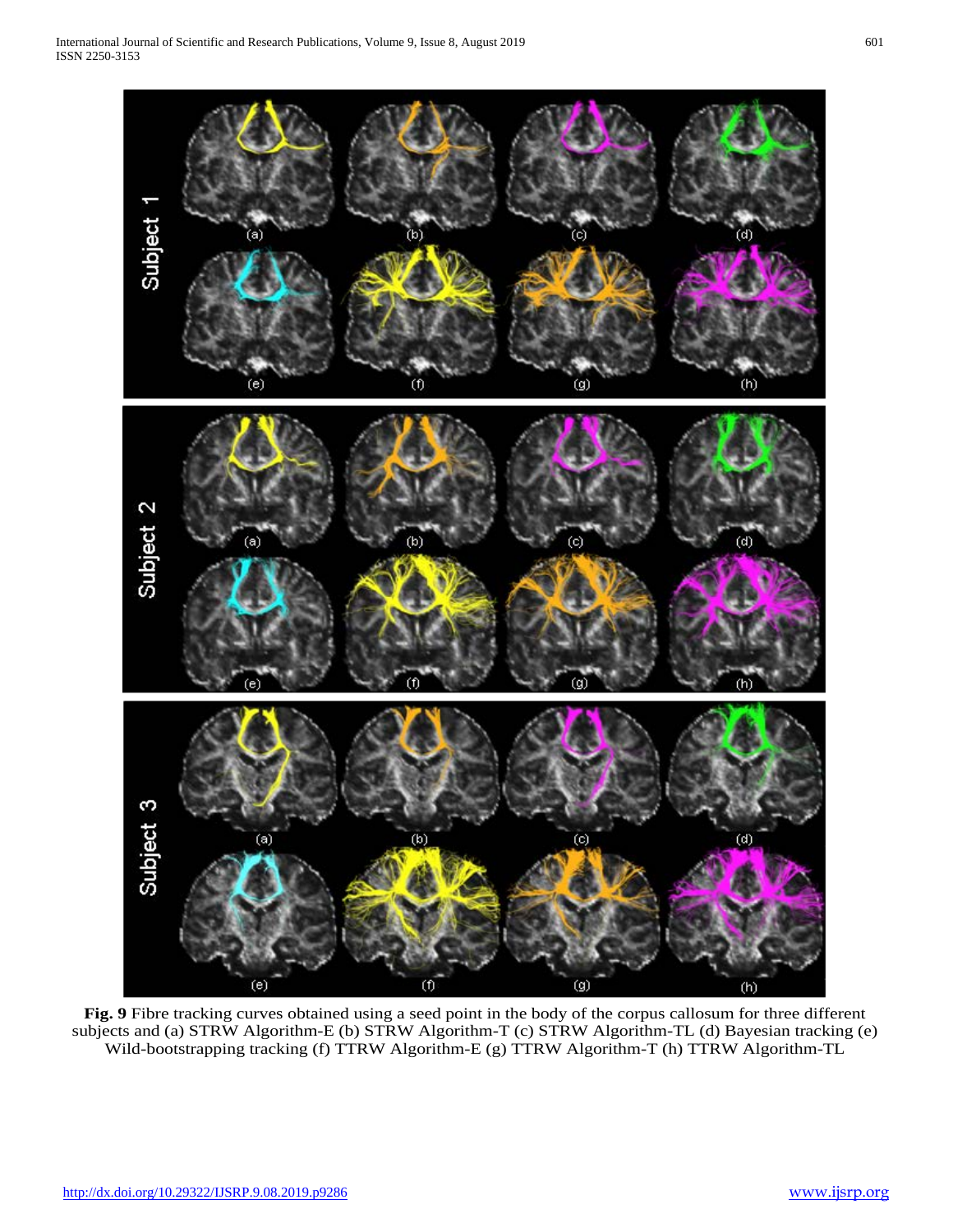

**Fig. 10** Fibre tracking curves obtained using a seed point in the internal capsule for three different subjects and (a) STRW Algorithm-E (b) STRW Algorithm-T (c) STRW Algorithm-TL (d) Bayesian tracking (e) Wild-bootstrapping tracking (f) TTRW Algorithm-E (g) TTRW Algorithm-T (h) TTRW Algorithm-TL

tracking algorithms reconstructed a similar pattern of tracts across all subjects through the centrum semiovale and exhibited greater fanning of the callosal fibres to the cortex. Fibre paths for TTRW algorithms wentthrough the crossing at the centrum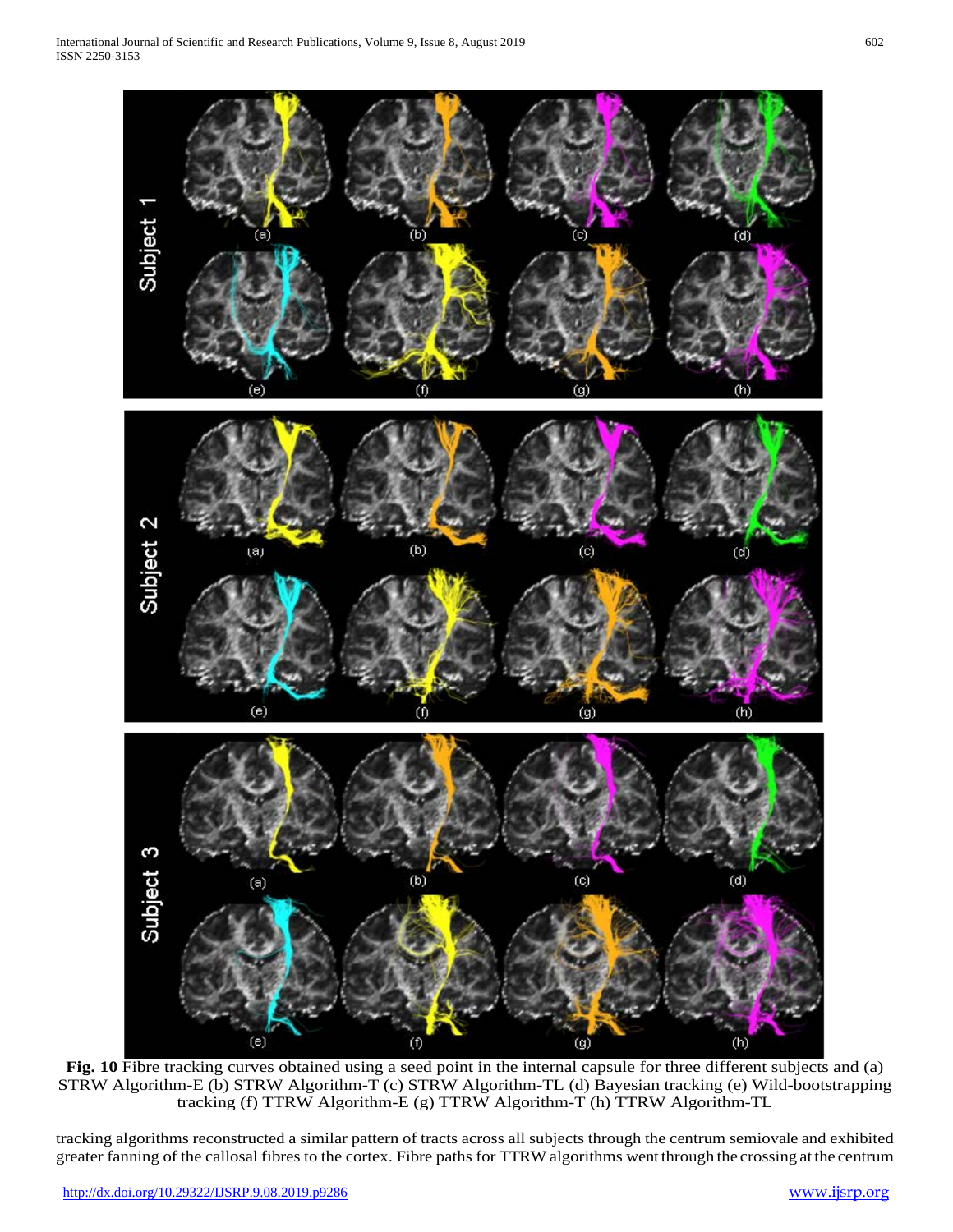semiovale and the results capture lateral projections to the cortex. It should be pointed out that the results of TTRW algorithms (Fig. 9) were not perfectly symmetric in the two hemispheres for all three subjects.

The connections between the cerebral cortex and the spine, including the corticospinal tracts, are a part of the projection fibre system. Fig. 10 shows the results obtained from the seed point in the internal capsule using the STRW tracking algorithms, TTRW tracking algorithms, Bayesian tracking method [8] and wild- bootstrapping method [5]. The estimated corticospinal tracts of STRW tracking algorithms propagate inferiorly through the internal capsule and all the single- tensor tracking algorithms exhibit similar behaviour as the corpus callosum results. However, generally, these single-tensor tracking methods could not resolve the crossing between the corticospinal tract and the trans- verse pontine fibres. Tractography with TTRW how- ever exhibited greater fanning to the cortex compared to single-tensor approaches and was able to propagate to the different motor areas. TTRW performs better due to its ability to follow an appropriate, rather than any, fibre population in a crossing region.

The average computational time was estimated in each subject and compared with Bayesian tracking [8] and wild bootstrap tracking [5]. The computationtime of the three tracking algorithms was defined in Fig. 9 as the time period required to yield a 3-Dprobabilistic path, beginning from the time that the *in vivo* diffusion weighted volumes were available. Forthe tracking experiments considered in Fig. 9, the average computation time (single processor) of our approach required less than 2 min, while the algorithms devised in [8] and [5] required *>*15 min and *>*10 min, respectively.

#### **5. DISCUSSION**

A number of probabilistic frameworks [4-8] have been proposed for fibre reconstruction as an alternative to deterministic streamline tractography, which has prob- lems in handling uncertainty in fibre orientations. Generally, these probabilistic techniques generate stream- lines in a Monte-Carlo fashion and define an index of connectivity using visitation maps. An important draw- back of these parametric and non-parametric probabilistic techniquesisthe computational time. Moreover, the repetitive streamline generation increases execution time, while the connectivity values can depend on the total number of streamlines launched.

In this study, simple and computationally efficient random-walkprobabilisticfibretrackingalgorithms,building on the basic deterministic methods [1-3], have been presented for estimating uncertainty in fibre orientation and anatomical connectivity in white matter. How- ever, complex fibre configurations cannot be resolved by a conventional single-tensor model. These algorithms are therefore applied to a two-tensor model where the voxels are classified based on tensor morphologies before applying a single or two-tensor model. Synthetic data results showed that the two-tensor random-walk approach was successful in resolving the crossing and branching regions, particularly in cases of low SNR. Physical phantom and *in vivo*  tractography results further supported these findings and showed the improved computational efficiency compared to conventional probabilistic approaches.

The principal eigenvector direction of DTI may not reflect actual fibre directions in noisy data and can be undefined in crossing regions. Random-walk algorithms are therefore developed here, which take into account more characteristics of the tensor field than only the directions of the principal eigenvectors. Despite using a simple model, it has been demonstrated how uncertainty can be taken into account during the tracking procedure. Using a random-walk approach, the tracking procedure has been extended from one-to-one mapping to a one-to-many mapping. This could give a better view of connectivity in the brain, taking branching of fibres into account.

STRW tracking results were compared against the results of two conventional parametric [8] and non para- metric [5] tractography algorithms using three human subjects. The results of STRW algorithms confirm the effectiveness of the proposed approach, which gives com- parable resultsto other probabilisticmethods.The probabilistic random-walk algorithms are however fast, re- quire less memory and are relatively easy to implement. The computational cost of the algorithms can vary widely, depending on the resolution of the data set, step size and stopping criteria, seed point and the algorithm parameters supplied by the user. However, from our experiments on real data the random-walk algorithms are significantly quicker than the time to generate all possible tracts using other probabilistic methods from a seed point. The STRW tracking algorithms show promise in resolving the problems of deterministic tracking methods and the standard probabilistic methods.

The key parameters in these algorithms are the step size *∆t* and noise ratio *σ*. Generally, these parameters influence the results of the random-walk fibre tracking algorithms. Here we used optimal tuning of these parameters based on the use of simulated data with a range of SNRs. We used synthetic data to analyze the random-walk models quantitatively and thereby estimated the optimal parameter values of the models. We performed the STRW tracking method on straight and branching geometrical shapes for optimization since we optimized the parameters against noise only and the results of single-tensor tracking algorithms are most likely to be affected by crossing fibres. It may be sensible to use the STE algorithm for highly prolate tensor voxels and to use the TEND algorithm when the diffusion tensor has a more oblate or spherical tensor shape [2]. The user defined weighting factors  $c_0$  and  $c_1$  in the Algorithm-TL dynamically adjust these tensor morphologies circumstances. The performance of the tracking algorithms has been verified using these optimal parameter values and a physical phantom and an *in vivo* datasets with a wide variety of seed points. Our results show that, in general, tracking with high SNR and a low step size gives the most reliable results.

Hagmann et al. [8] proposed a random walk model of a particle diffusing in a diffusion tensor field to assess uncertainty in tractography. They provided many parameters  $(\eta, \alpha \text{ and } \lambda)$  in their random-walk algorithm, however, there was no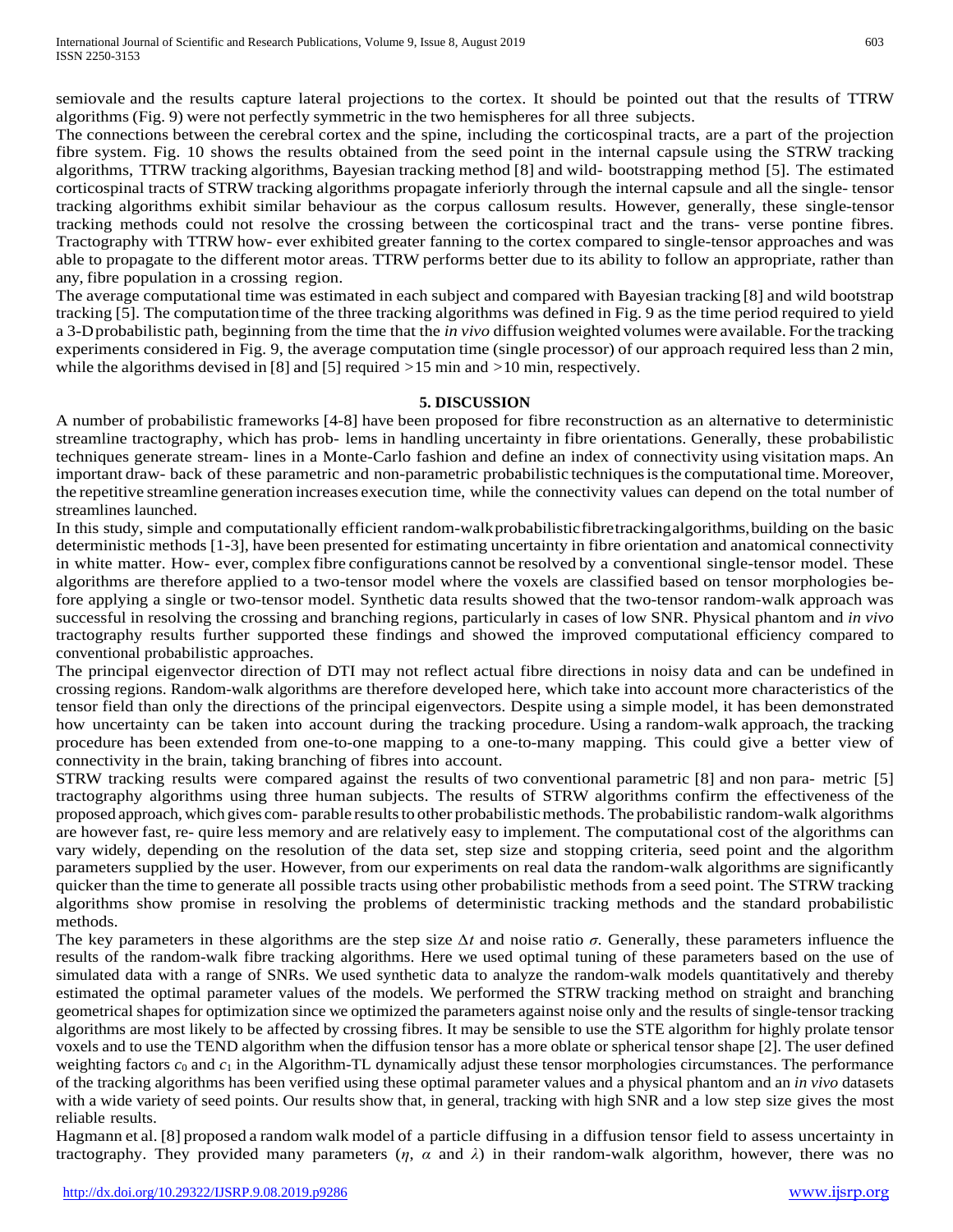experiments presented for optimal tuning the parameters. One of the main disadvantages of this method is that there is no deterministic limit of the algorithm: when the stochastic part of the algorithm vanishes ( $\lambda = 0$ ), a track turns into a straight line ( $\Omega_i = \Omega_{i-1}$ ) compared with our algorithms which perform in a basic deterministic way when  $\alpha = 0$ .

An important drawback of the conventional diffusion tensor model is its limited ability to present de- tailed information about multidirectional fibre architecture within a voxel. We therefore further extended these algorithms to a two-tensor model for resolving crossing fibre configurations, a major concern in DW imaging, using data that can be routinely acquired ina clinical setting. Two-tensor estimation was performed only on planar voxels by classifying the morphology of the tensor. A model selection procedure was necessary to identify regions where DTI fails. Planarity was quantified using the planar index *cp* [27]. In planar regions, an oblate DTI tensor was decomposed into multiple compartments with orientations compatible with the neighbourhood. The recent super-resolved spherical de- convolution method [28] has shown satisfactory results in resolving fibre crossings using DTI data acquired in 4.5 minutes, however, only orientational estimates are given by this technique. PASMRI [18] has also shown good resultsusingrelativelylowangularresolutionDTI data, however it has very high computational requirements.

Using simulated datasets we demonstrated the performance of the two-tensor random-walk algorithms for different SNR levels. We successfully applied this method for the extraction of the callosal fibres and corticospinal tracts from *in vivo* data. The *in vivo*  example showed the ability of the algorithms to resolve crossing regions, but also demonstrates the limitations of this DTI-based approach. We have illustrated the results using a single seed point in order to provide a clear view of multiple random-walk patterns and to simplify the evaluation. Finally, the robustness and the reproducibility of the method confirmed experimentally using 3 human brain datasets.

The random-walk probabilistic approach presented here is governed by the assumption that a maximum number of two crossing tracts can be resolved. In cases of three crossing populations the DTI diffusion profile will be mostly spherical and in such cases could be identified using Westinsspherical index *cs* [27] within white matter and a three-tensor model fitted. Reducing the step size  $\Delta t$  could improve accuracy but since decreasing the step size increased computational time slightly, so 0.1 was considered a good compromise between ac- curacy and speed.

#### **6. CONCLUSION**

Simple and computationally efficient random-walk probabilistic algorithms have been presented, motivated by the fact that deterministic tracking algorithms have difficulties handling regions of low anisotropy and noise. Forresolvingfibrecrossings using DW-MRI data, multi-tensor random-walk algorithms were developed and crossing orientations were estimated utilizing two-tensor models, applied to voxels with a planar diffusion profile. Tractography results were improved using the appropriate estimates of the model parameters from an optimization scheme. Based on our experimental evaluations, unlike previous standard probabilistic methods which are computationally very expensive, our algorithms can accurately reconstruct fibre paths with substantially improved computational efficiency as com- pared to conventional methods. The ability of multi- tensor random-walk algorithms to reconstruct complex intra-voxel structures robustly and rapidly is of relevance to both in research and clinical applications.

#### **ACKNOWLEDGMENT**

We are grateful to Dr. R.Nagulan for helping us for getting some data mentioned below from the foreign agencies through his personal contacts. We would like to express our sincere thanks to Maxime Descoteaux and Cyril Poupon for their help in providing us the *in vivo* dataset. NMR database is the property of CEA I2BM NeuroSpin and can be provided on demand to [cyril.poupon@cea.fr. W](mailto:cyril.poupon@cea.fr)e also thank Pierre Fillard and the group members from INRIA Parietal, Neurospin, France, for providing the physical phantom data set.

#### **REFERENCES**

- [1] Basser PJ, Pajevic S, Pierpaoli C, Duda J, Aldroubi A (2000) In vivo fiber tractography using DT-MRI data. Magn. Reson. Med. 44:625-632
- [2] Lazar M, Weinstein DM, Tsuruda JS, Hasan KM, Arfanakis K, Meyerand ME, Badie B, Rowley HA, Haughton V, Field A, Alexander LA (2003) White matter tractography using diffusion tensor deflection. Hum. Brain Mapp. 18:306-321
- [3] Weinstein D, Kindlmann G, Lundberg E (1999) Tensorlines advection-diffusion based propagation through diffusion tensor fields. In: IEEE visualization conference, San Francisco, CA, p 249-253
- [4] Lazar M, Alexander A (2005) Bootstrap white matter tractography (BOOT-TRAC). NeuroImage 24(2):524- 532
- [5] Jones DK (2008) Tractography gone wild: probabilistic fibre tracking using the wild bootstrap with diffusion tensor MRI. IEEE Trans. Med. Imaging 27:1268-1274
- [6] Chung S, Lu Y, Henry RG (2006) Comparison of boot- strap approaches for estimation of uncertainties of DTI parameters. NeuroImage, 33:531-541
- [7] Behrens TEJ, Woolrich MW, Jenkinson M (2003) Characterization and propagation of uncertainty in diffusionweighted MR imaging, Magn. Reson. Med. 50(5): 1077- 1088